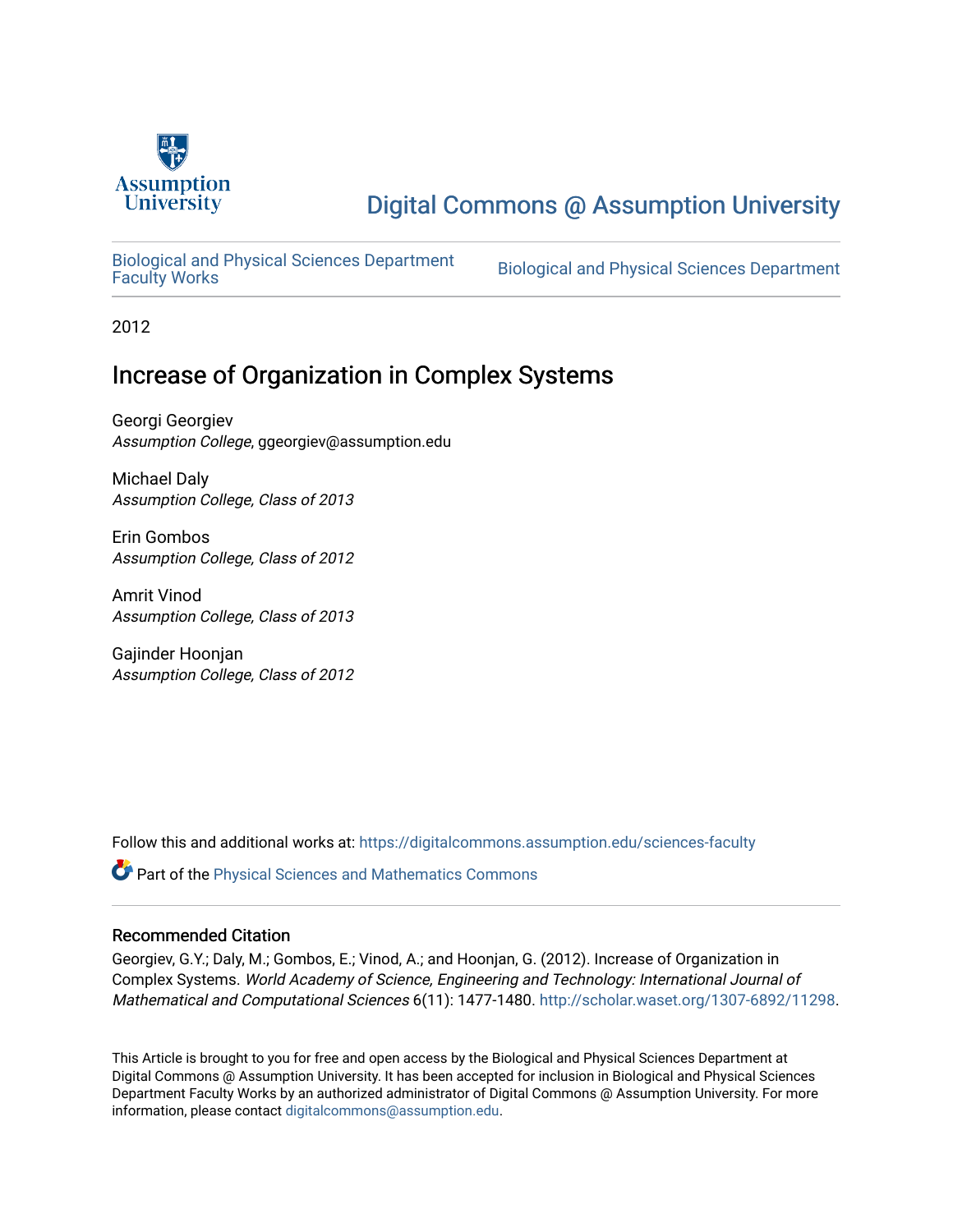Vol:6, No:11, 2012

*Abstract*—Measures of complexity and entropy have not converged to a single quantitative description of levels of organization of complex systems. The need for such a measure is increasingly necessary in all disciplines studying complex systems. To address this problem, starting from the most fundamental principle in Physics, here a new measure for quantity of organization and rate of self-organization in complex systems based on the principle of least (stationary) action is applied to a model system - the central processing unit (CPU) of computers. The quantity of organization for several generations of CPUs shows a double exponential rate of change of organization with time. The exact functional dependence has a fine, S-shaped structure, revealing some of the mechanisms of self-organization. The principle of least action helps to explain the mechanism of increase of organization through quantity accumulation and constraint and curvature minimization with an attractor, the least average sum of actions of all elements and for all motions. This approach can help describe, quantify, measure, manage, design and predict future behavior of complex systems to achieve the highest rates of self organization to improve their quality. It can be applied to other complex systems from Physics, Chemistry, Biology, Ecology, Economics, Cities, network theory and others where complex systems are present.

*Keywords—*Organization; self-organization; complex system; complexification; quantitative measure; principle of least action; principle of stationary action; attractor; progressive development; acceleration; stochastic.

#### I. INTRODUCTION

IN the field of complex systems the process of progressive development is understood as a continuous improvement development is understood as a continuous improvement through self-organization. New structures, rules and laws in systems emerge determining new levels of organization. But, how is organization defined and how it and the rate of selforganization are to be measured and quantified? What is its mechanism and what is the potential for further selfimprovement in complex systems. What are the limits of that improvement? Our society is a complex system, therefore the answers to those questions are vital and will help us better manage our economy, education and other systems, all infrastructure and communications networks. It will also help us understand better the physical, chemical and biological systems.

To answer the above questions, we apply a new measure for quantity of organization and rate of self-organization [1,2] based on the principle of least (stationary) action. Systems can be represented as networks. In [1] quantity of organization  $\alpha$  is defined as the reciprocal of average number of quanta of action per one edge for the motions of the elements.

The principle of least action is the one "from which all other principles naturally flow" [3]. All branches of physics and all conservation laws have been derived from it. Recently it has

been applied widely to networks and complex systems, like in network theory [4-6] and path integral approaches to stochastic processes and networks [7]. Samples of some other applications are by Annila and Salthe for natural selection [8] and Devezas for technological change [9]. Some of the other important measures and methods used in complex systems research are presented by Chaisson [10], Bar-Yam [11], Smart [12], Vidal [13] and Gershenson and Heylighen [14]. This list is not exhaustive. Some of these established measures use information, entropy or energy to describe complexity, while a fundamental quantity of physical action is used in this work to describe degree of organization through efficiency.

#### II. METHOD

The principle of least action has been defined for a complex developing system which is represented as a network with n elements crossing m edges in [1] as:

$$
\delta \sum_{i=0}^{n} \sum_{j=0}^{m} I_{ij} = \delta \sum_{i=1}^{n} \sum_{j=1}^{m} \int_{t_1}^{t_2} L_{ij} dt = 0.
$$
 (1)

where  $\delta$  is infinitesimally small variation in the action integral  $I_{ij}$  of the  $j<sup>th</sup>$  crossings between the nodes (unit motion) of the i<sup>th</sup> element and  $L_{ij}$  is the Lagrangian for that motion. *n* represents the number of elements in a system, m the number of motions and  $t_1$  and  $t_2$  are the initial and final times of each motion. The double sum is the sum of all actions of all elements n for their motions m between nodes of a complex network. For example, a unit motion for electrons on a computer chip is the one necessary for one computation. For a computer network, such as internet, it is the transmission of one bit of information. In a chemical system it is the one for one chemical reaction. The state of zero variation of the total action for all motions is the one to which any system is naturally driven. Open systems never achieve this least action state because of the constant changes that occur in them, but are always tending toward it. In some respect one can consider this attractor state to be one of dynamical action equilibrium. Using the quantity of action one can measure how far the system is from this equilibrium and can distinguish between the organizations of two systems, both of which are equally close to equilibrium.

Organization, α, is defined as inversely proportional to the average action per one element and one motion [1,2]:

$$
\alpha = \frac{hnm}{\sum_{i=0}^{n} \sum_{j=0}^{m} I_{ij}}.\tag{2}
$$

where h is the Planck's constant. The meaning of organization is that it is inversely proportional to the

All authors are at the Department of Natural Sciences – Physics and Astronomy; Assumption College, Worcester MA, 01609, USA \*Corresponding author: G.Y. Georgiev (phone: 508-767-7251; fax: 508-767-7241; ggeorgie@assumption.edu; georgi@alumni.tufts.edu).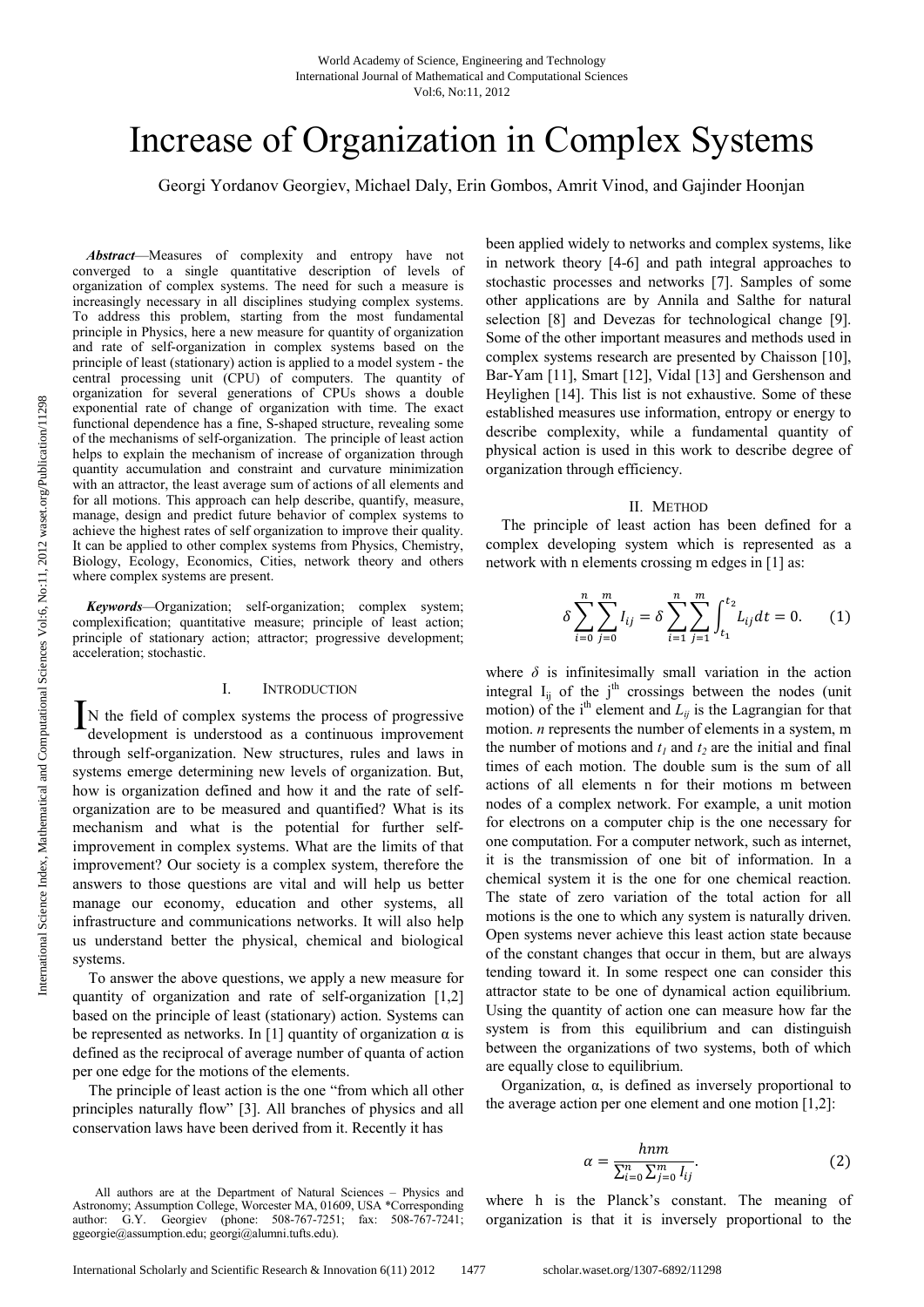number of quanta of action per one motion of one element in a  $\frac{Vol(6, No:11, 2012)}{minimum}$  action state is constantly recalculated by the system. This definition is for a system in which its elements can be approximated to be identical. It is the efficiency of physical action. The time derivative of  $\alpha$  is the rate of progressive development of a complex system.

The domain of the function is between zero, for totally disorganized system, i.e. one at maximum entropy, to infinity, for a system where many edges can be crossed using one quantum of action or in quantum processes where particles take simultaneously an infinite number of paths from one node to another.

This definition can be applied to the organization of any complex system. Systems self-organize to decrease the average action per element per unit motion. This lowest action state is the attractor for the continuous self-organization and evolution of a dynamical complex system. Constraints increase this average action and constraint minimization by the elements is a basic mechanism for action minimization. Increase of quantity of elements in a network, leads to faster constraint minimization through grouping, decrease of average action per element and motion and therefore accelerated rate of selforganization. Progressive development, as self-organization, is a process of minimization of action.

#### III. MECHANISM OF SELF-ORGANIZATION

#### *A. One Element and One Constraint*

Consider the simplest possible part of a network: one edge, two nodes and one element moving from node 1 to node 2. Let's consider case (I) when there is no constraint for the motion of the element. It crosses the path between nodes 1 and 2 along the shortest line – a geodesic. Now consider case (II) when there is one constraint placed between nodes 1 and 2 and the shortest path of the element in this case is not a geodesic. If the path is twice as long in the second case, if the kinetic energy of the element is the same as in case (I) and no potentials are present, then the time taken to cross between nodes 1 and 2 is twice as long. Therefore the action in case (II) is twice than the action in case (I). When we substitute these numbers in the expression for organization  $\alpha$  (eq. 2), where n=1, one element, and m=1, one crossing between two nodes, then the denominator which is just the action of the element for that motion will be twice as large in the second case and therefore the result for the amount of organization is a half as compared to the first case.

### *B. Many Elements and Constraints*

Now consider an arbitrary networks consisting of three, ten, thousands, millions and billions of nodes and edges, populated by as many elements and constraints, where the paths of the elements cross each other. The optimum of all of the constraints', nodes', edges' and elements' positions and the motions of the elements is the minimum possible action state of the entire system, providing a numerical measure for its organization. Notice that action is not at an absolute possible minimum in this case, but at a higher, optimal value. Action would be at its absolute minimum only in a system without any constraints on the motion of its elements, which is not the case in complex systems and networks. Nevertheless, action is at a minimum compared to what it will be for all other arrangements of nodes, elements and constraints in the system that are less organized. When we consider an open dynamical system, where the number and positions of nodes, edges, elements and constraints constantly changes, then this

system. It is an attractor state which drives the system to higher level of organization and this process can continue indefinitely, as long as the system exists. Achieving maximum organization is a dynamical process in open complex systems of constantly recalculating positions of nodes, edges, elements and constraints for a least action state and preserving those positions in a physical memory of the organization of the system.

When elements interact with constraints they apply force to minimize them, lowering their action for the next cycle. With the increase of quantity in a system, several elements can group on the same constraint to minimize it for less time. Decreased average action makes a system more stable, by lowering the energy needed for each motion. High average action, in disorganized system destabilizes it and above some limit it falls apart. Therefore a system with low enough average action can increase its quantity within limits of stability. Quantity and level of organization are proportional. If the quantity becomes constant, then the organization will reach a least action state and stop increasing. For continued self-organization an increase of the quantity is necessary. Quantity and level of organization of a system are in an accelerating positive feedback loop, ensuring unlimited increase of the level of organization in a system, unless it is destroyed by external influence, like limited resources, huge influx of energy, force impact, change in the conditions, etc.

Consider a networks populated by elements and constraints. The optimum of all of the constraints', nodes', edges' and elements' positions and the motions of the elements is the minimum possible action state of the entire system, providing a numerical measure for its organization. The average action per element and edge is at a minimum compared to what it will be for all other arrangements of nodes, elements and constraints in the system that are less organized. When we consider an open dynamical system, where the number and positions of nodes, edges, elements and constraints constantly changes, then this minimum action state is constantly recalculated by the system. It is an attractor state which drives the system to higher level of organization and this process can continue indefinitely, as long as the system exists. Achieving maximum organization is a dynamical process in open complex systems of constantly recalculating positions of nodes, edges, elements and constraints for a least action state and preserving those positions in a physical memory of the organization of the system.

#### IV. DATA ANALYSIS AND RESULTS

In this work, the first model system that we applied the above definition to is the core processing unit (CPU) of computers, single core processors only, which are steadily becoming more complex and better organized. A unit of motion of CPUs elements is defined to be the one necessary for one computation. When the CPUs are modeled as networks, the nodes are the calculations, the edges are the distance travelled by the electrons to complete them, and the constraints are coming from the curvature of the path and friction. Using published data we calculated the quantity of organization for several generations of CPUs using the formula for  $\alpha$  in [1].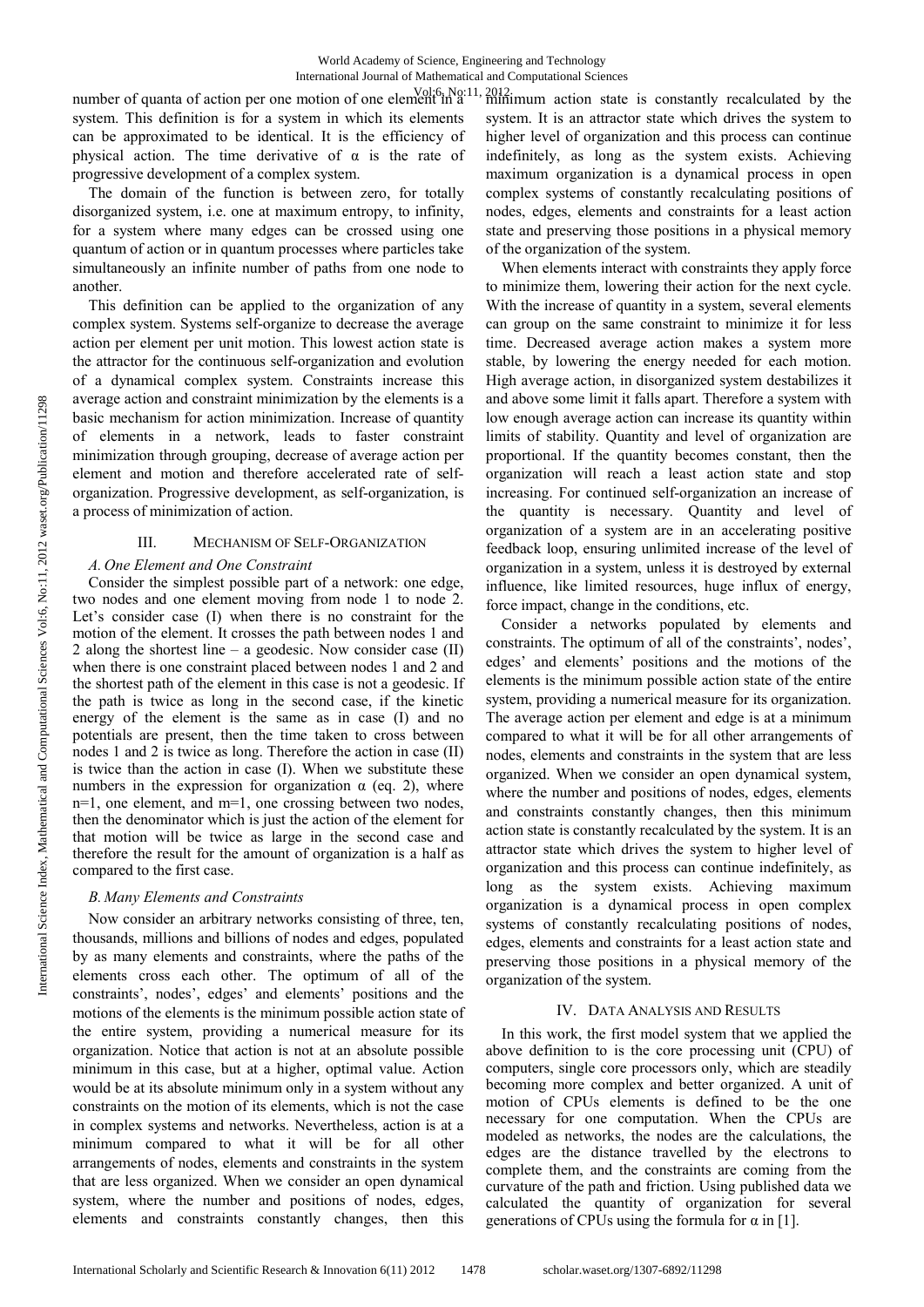To calculate  $\alpha$ , the potential energy of the electrons was 11, 2012 action state is the limit for organization when time is taken to be constant. The lagrangian was then calculated only through the kinetic energy. The data for Million Instructions per second (MIPS) for each processor was divided by the thermal design power and multiplied by the table value of the Planck's constant, to solve for α. This takes into account the energy lost in dissipation.



Fig. 1  $\alpha$  vs. transistor count since. On this log-log plot the organization increases proportional to the amount of transistors

As shown on Fig. 1, the organization (quality) increases as a function of the transistor count (quantity), which in our view is a general property of growth of complex systems. The increase of quantity allows and causes the increase of quality, and the increase of quality keeps the system intact and allows and causes the increase of the quantity as well. This positive feedback functional dependence leads to accelerating, superexponential growth of complexity.

We measured a double exponential rate of change of organization of CPUs with time and its exact functional dependence. The rate of increase is a double exponential and not a smooth curve, but increases with logistic steps which agrees with the expected "punctuated equilibrium", technology S-curves and related theories of increase of complexity and self-organization. Since 1971 we observe four of those steps. We fit each of those steps to a logistic equation and look for trends in the parameters of each step. Also, we find the frequencies of the steps by a Fourier analysis of the data. Using the principle of least action allows us to explain the mechanism of constraint minimization behind the numerical increase of organization with an attractor, the least sum of actions of all elements in a complex system.

#### V. CONCLUSION

The principle of least action for a networked complex system (eq. 1) drives self-organization in complex systems and the average action is the measure of degree to which they approach this least action state. Actions that are less than their alternatives are self-selected. Progressive development, as selforganization, is a process of minimization of action. In open systems there is a constant change of the number of elements, constraints and energy of the system and the least action state is different in each moment. The process of self-organization of energy, particles, atoms, molecules, organisms, to the today's society is a process of achieving a lower action state, with the least action as a final state. The laws of achieving this least action state are the laws of self-organization. The least possible

infinite and all elements in the universe are included.

The state of nodes, edges, constraints and elements that determines the action for one motion in a system is its organization. With its measure  $\alpha$  (eq. 2) we can compare any two systems of any size and the same system at two stages of its development. It distinguishes between systems with two different levels of organization and rates of selforganization and is normalized for their size.

Our conclusions from the data analysis for CPUs are that the numerical measure for α can serve as a good descriptor of organization and that it provides insights in the mechanisms and processes leading the higher levels of organization. The overall rate of organization and its fine structure are revealed. The findings can help us describe, quantify, measure, manage and predict future behavior of complex systems to achieve the highest rates of self organization. This method can be applied to Physical, Chemical, Biological, Ecological, Economical and other complex systems and in network theory. With a quantitative measure we can conduct exact scientific research on self-organization of complex systems and networks, progressive development, evolution and coevolution, complexity, etc. We are working on applying the method to other systems from various fields from Physics and Chemistry to Economics and Cities and describe the processes, origin, mechanisms of selforganization.

#### ACKNOWLEDGMENT

The author thanks Assumption College for support and encouragement of this research, and Prof. Slavkovsky, Prof. Schandel, Prof. Sholes, Prof. Theroux and Prof. Cromarty for discussion of the manuscript. The author thanks Francis M. Lazarus, Eric Chaisson, John Smart, Clement Vidal, Arto Annila, Tessaleno Devezas, Yaneer Bar-Yam and Atanu Chatterjee for invaluable discussions.

#### **REFERENCES**

- [1] G. Y. Georgiev "A quantitative measure, mechanism and attractor for self-organization in networked complex systems", in Lecture Notes in Computer Science (LNCS 7166), F.A. Kuipers and P.E. Heegaard (Eds.): IFIP International Federation for Information Processing, Proceedings of the Sixth International Workshop on Self-Organizing Systems (IWSOS 2012), pp. 90–95, Springer-Verlag (2012).
- [2] G. Georgiev, I. Georgiev, "The least action and the metric of an organized system." Open Syst. Inf. Dyn. 9(4), 371 (2002)
- [3] P. de Maupertuis, Essai de cosmologie. (1750) <br>[4] D. A. Hoskins, "A least action approach to co
- D. A. Hoskins, "A least action approach to collective behavior." in Proc. SPIE, Microrob. and Micromech. Syst. 2593, L. E. Parker, Ed. 108–120 (1995)
- [5] O. Piller, B. Bremond, M. Poulton, "Least Action Principles Appropriate to Pressure Driven Models of Pipe Networks." ASCE Conf. Proc. 113 (2003)
- [6] L. Willard, A. Miranker, "Neural network wave formalism." Adv. in Appl. Math. 37(1), 19-30 (2006)
- [7] J. Wang, K. Zhang, E. Wang, "Kinetic paths, time scale, and underlying landscapes: A path integral framework to study global natures of nonequilibrium systems and networks." J. Chem. Phys. 133, 125103 (2010)
- [8] A. Annila, S. Salthe "Physical foundations of evolutionary theory." J. Non-Equilib. Thermodyn. 301–321 (2010)
- T. C. Devezas, "Evolutionary theory of technological change: State-of-the-art and new approaches." Tech. Forec. & Soc. Change 72 1137–1152 (2005)
- [10] E. J. Chaisson, The cosmic Evolution. Harvard (2001)
- [11] Y. Bar-Yam, Dynamics of Complex Systems. Addison Wesley (1997)